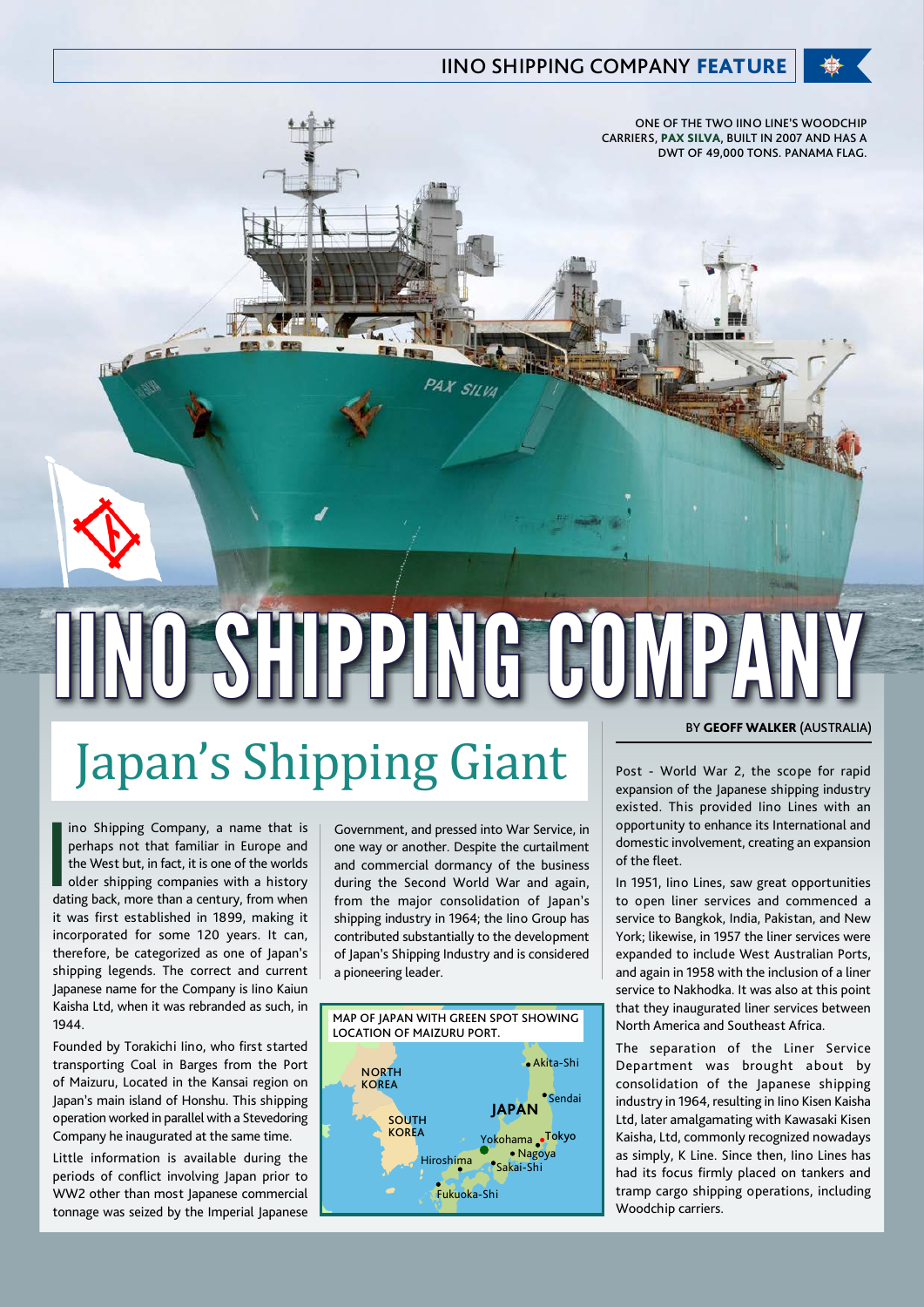

TOHU MARU - CAPTION REQUIRED.

Recognizing opportunities in the woodchip market during the 1990s, Iino Lines entered the trade, despite rapid expansion of electronic technology had forecast a downturn in paper production in Europe and the Americas. Nevertheless, that was not the case in Asia, with Japan, Korea and China markets showing high demand throughout the 1990s and into the 2020s, for woodchips and paper production. Traditional Japanese owners, such as Iino Lines and a few others, now dominate this niche market.

1990s, was also a period of significant milestones to Iino Lines with them participated in the Qatar LNG Project, becoming coowners of ten LNG tankers (built between 1996 and 2000).

In the Small Gas Carrier Division of the Group, IINO Gas Transport Co, Ltd (IGT), was established in 2007, it being a wholly owned subsidiary of Iino Lines.

IGT has a fleet comprising primarily of small, sophisticated, pressurized LPG carriers, to facilitate domestic shipping within Japan, and transport in near coastal and regional waters, ranging from LPG carriers (highpressure type), ethylene carriers (refrigerated type), LNG carriers, and molten sulphur carriers, while cargoes range from lowtemperature cargoes to hightemperature cargoes, such as fuel gases including LPG (liquefied

BUILT FOR IINO LINE IN 2019, THE PANAMA FLAGGED CHEMICAL TANKER CREOLE SUN - DWT 49,760 TONS.

petroleum gas) and LNG (liquefied natural gas); petrochemical gases including ethylene, propylene, VCM (vinyl chloride monomers), and molten sulphur.

The Iino Group's Small Gas Carrier Division first began transporting LPG in domestic waters using their **Toho Maru**, Japan's first pressurized domestic gas carrier, which was completed in 1960. Currently Iino Lines is the leader in the Japanese domestic market, in terms of LPG and petrochemical volume transported. In 2005 IGT, introduced their second domestic LNG carrier, the **North Pioneer**.

During 2017 IGT introduced their **Taikasan**, an ethylene carrier. IGT first commenced operating ethylene carriers since 1967. The introduction into service of the **Taikasan**, marks their 3rd generation.

Iino Lines VLCC, **Shoho Maru** was delivered at the end of September 2020, and YOHO was delivered in January 2021, both of which use the latest technology to improve propulsion performance and reduce fuel consumption, and to ensure its fleet of double hulled and environmentally conscious VLCCs comply with increasingly stringent environmental regulations.